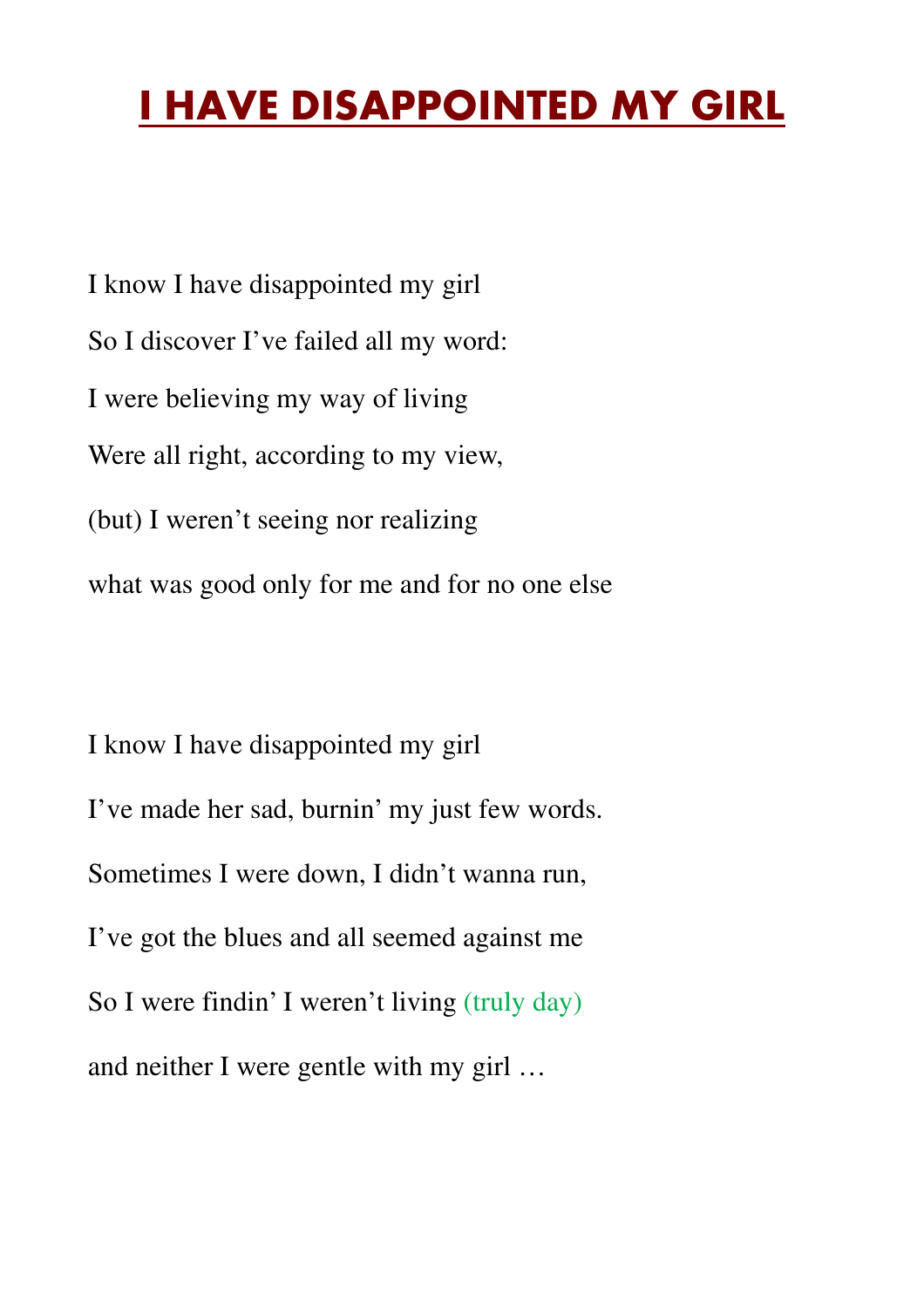I've been indeed a few impulsive

In such of delicate situations

But I just hope she will forgive me

'cause' I love her as she loves me … she loves me …

## (INSTRUMENTAL)

I understand that I've mistaken

In such of delicate situations

But I just hope she will forgive me

'cause' I love her as she loves me … she loves me

I know I so haven't satisfied her

I see the glass mountains both me and her

I were believin' my way of livin'

Were all right according to my view

(but) I weren't seeing nor realizing

what was good only for me and for no one else.